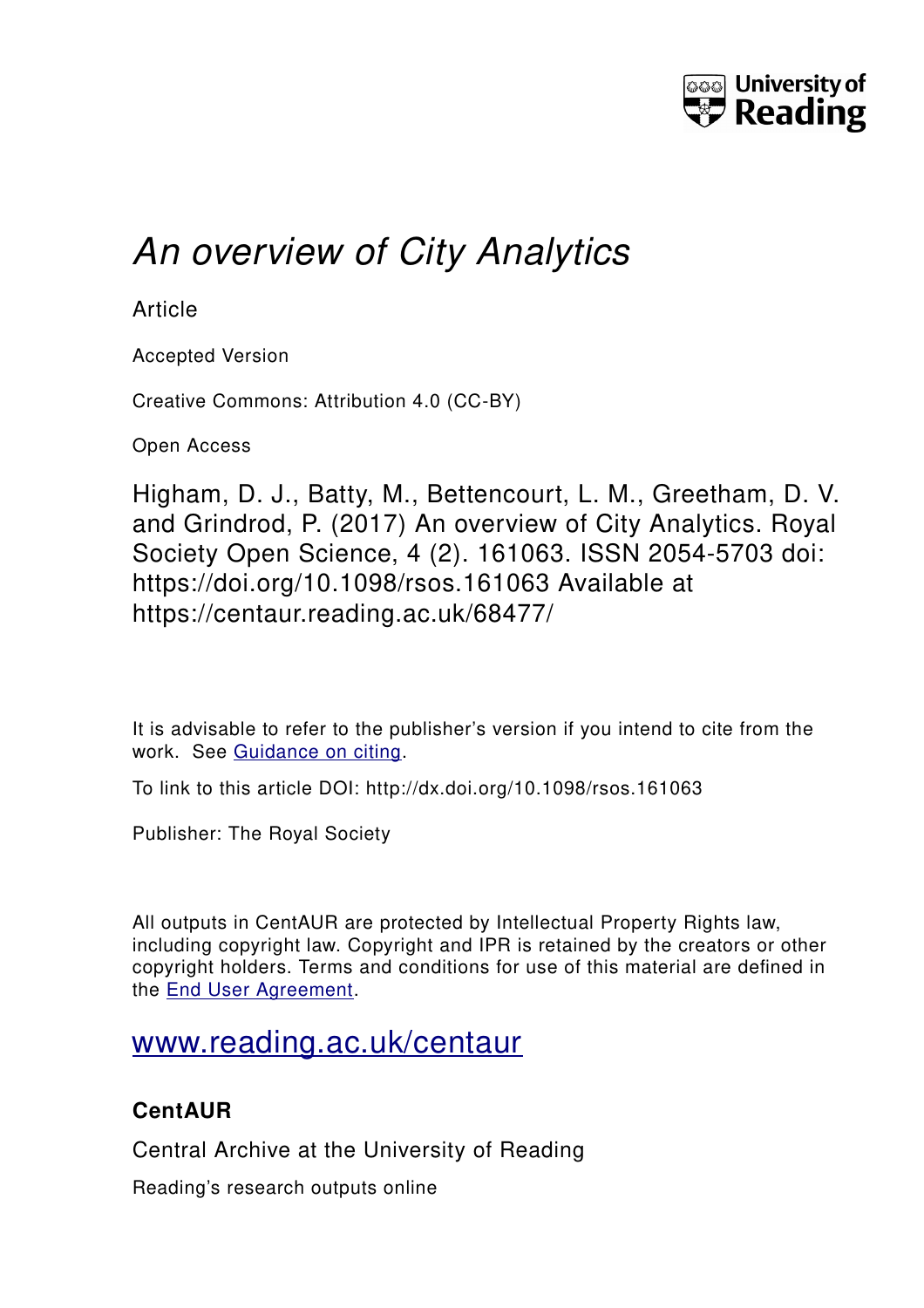## **ROYAL SOCIETY OPEN SCIENCE**

rsos.royalsocietypublishing.org



Article submitted to journal

#### **Subject Areas:**

mathematical modelling, statistical inference, computer science, data science, urban studies

#### **Keywords:**

crowdsourcing, flooding, land use, modelling, networks, scaling, social media, telecommunications, transport, urban

#### **Author for correspondence:**

Desmond J. Higham [e-mail: d.j.higham@strathc.ac.uk](mailto:d.j.higham@strathc.ac.uk)

## An Overview of City Analytics

Desmond J. Higham<sup>1</sup>, Michael Batty<sup>2</sup>, Luís M. A. Bettencourt $3$ . Danica Vukadinović

Greetham<sup>4</sup> and Peter Grindrod<sup>5</sup>

 $1$ Department of Mathematics and Statistics, University of Strathclyde, UK

 $2$ Centre for Advanced Spatial Analysis, University College London, UK

 $3$ Santa Fe Institute, USA

 $4$ Department of Mathematics and Statistics, University of Reading, UK

<sup>5</sup>Mathematical Institute, University of Oxford, UK

We introduce the fourteen articles in the Royal Society Open Science themed issue on City Analytics. To provide a high level, strategic, overview, we summarize the topics addressed and the analytical tools deployed. We then give a more detailed account of the individual contributions. Our overall aims are (a) to highlight exciting advances in this emerging, interdisciplinary field, (b) to encourage further activity and, (c) to emphasize the variety of new, public domain, data sets that are available to researchers.

### 1. Background

More than half of us live or work in a city. This proportion is growing rapidly and by the end of this century most of the world's population will be urbanized. Most human interaction, energy consumption, waste generation, innovation, entertainment and education takes place in cities. City life generates data streams around, for example, online social media, telecommunications, geolocation, crime, health, transport, air quality, energy, utilities, weather, CCTV, wi-fi usage, retail footfall, and satellite imaging. From the stakeholder side, there is a big external pull for these data streams to be fully and appropriately exploited. Within the research community, there is a corresponding internal push for cutting-edge models, algorithms and tools to be tested, customized and deployed, and where necessary, for new, high quality advances in data science.

c 2014 The Authors. Published by the Royal Society under the terms of the Creative Commons Attribution License http://creativecommons.org/licenses/ by/4.0/, which permits unrestricted use, provided the original author and source are credited.

#### THE ROYAL SOCIETY PUBLISHING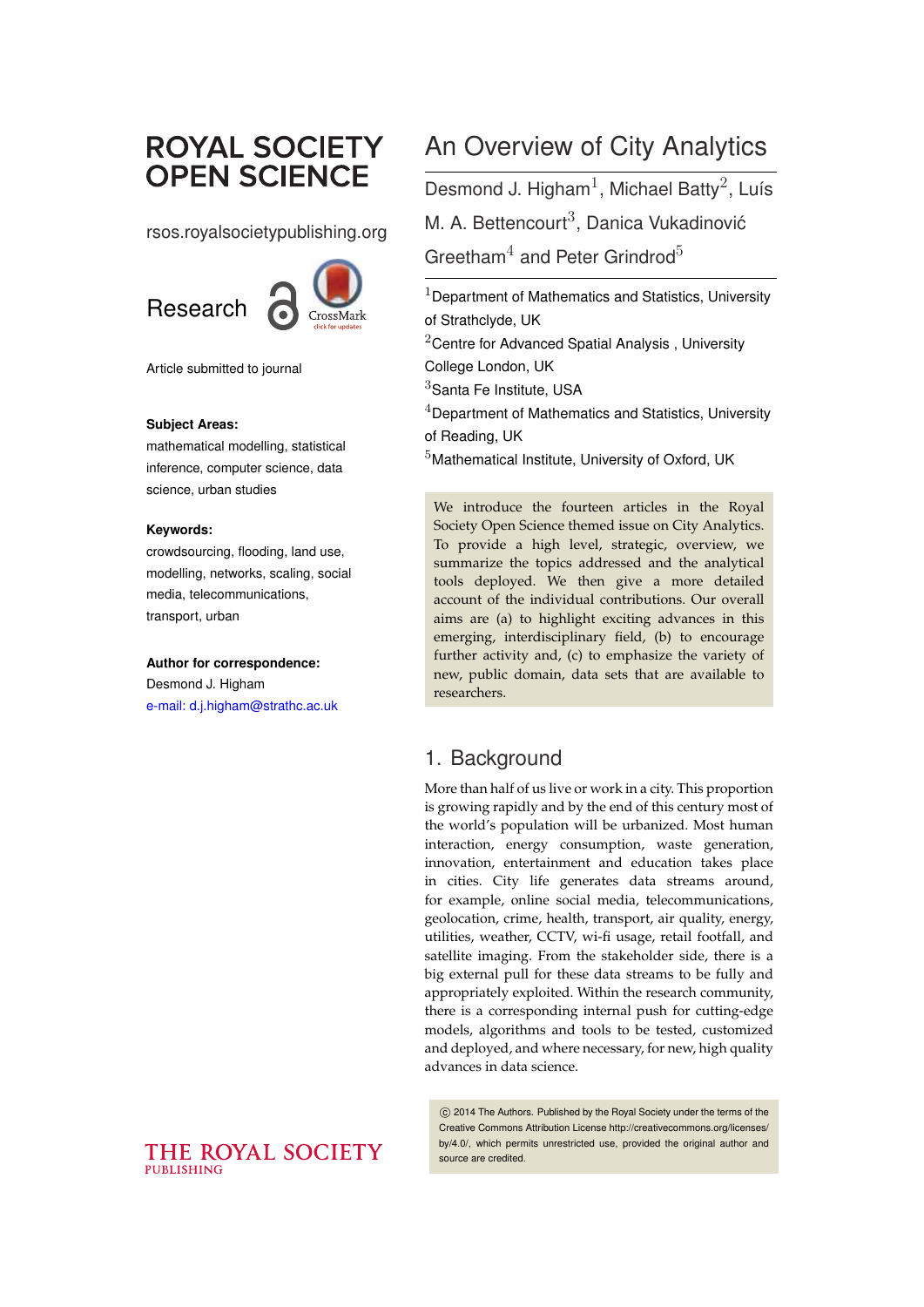What is different about City Analytics?

- *•* It sits in a challenging, interdisciplinary space.
- It interacts with multiple sectors (transport, energy, security, wellbeing, commerce, governance, environment, resilience) and key professions (architecture, engineering, policymaking, urban planning).
- *•* It involves disparate new types of data, much of which is large-scale (CCTV, social media, city sensors, retail, utility, population censuses).
- *•* It raises novel issues in terms of privacy and ethics.

Around the world, numerous City Lab style initiatives are being developed in order to push forward the research agenda. In the UK, government funds have recently supported, for example, the Smart City Demonstrator programme in Glasgow, the Future Cities Catapult in London and the Urban Science Centre for Doctoral Training at the University of Warwick. Moreover, the Alan Turing Institute, which is a national institute for the data sciences, has chosen Smart Cities as one of its six priority themes. There are other labs funded from various sources, such as the Centre for Advanced Spatial Analysis at University College London, the Institute for Future Cities at the University of Strathclyde, the Center for Urban Science and Progress at New York University, the ETH Future Cities Lab in Singapore, the SENSEable City Lab at MIT, and the Urban Center for Computation and Data at the University of Chicago/Argonne National Laboratory. Each of these labs has a different focus with respect to the interdisciplinary mix of sectors and professions noted above.

#### 2. The Themed Issue

The call for papers for this themed issue of Royal Society Open Science on *City Analytics* was launched at a workshop in September 2015. The workshop, hosted by the Future Cities Catapult at the Urban Innovation Centre in London, UK, brought together a wide range of interested parties from academia, industry and government, and included contributions from Michael Batty (UCL), Fran Bennet (Mastadon C), Scott Cain (Future Cities Catapult), Ewen Gibb (Future Cities Catapult), John Gibson (Nesta), Peter Grindrod (University of Oxford), Des Higham (University of Strathclyde), Jeremy Morley (Ordnance Survey), Cathy Mulligan (Future Cities Catapult), Chris White (EPSRC) and Hyejin Youn (University of Oxford).

In the call for papers, we asked for contributions that

- develop and test novel mathematical models or novel computational tools to help us understand modern, urban, environments, and/or
- *•* apply existing, state-of-the art, mathematical models or computational tools in order to gain new insights about urban life.

We sought research articles produced by teams that include expertise in mathematics/statistics, physics or computer science, and we encouraged interdisciplinary collaboration across areas such as social science, geography, engineering, business, epidemiology, health informatics and human psychology. The themed issue was motivated by the emergence of new and open data sets that are driving novel research and offering opportunities and challenges in this highly interdisciplinary field. All published articles in the issue therefore contain illustrative results on realistic data streams that relate to city life. The journal kindly offered to waive page charges for these articles and to grant automatic gold standard open access.

The editors received a total of 23 submissions, all of which were carefully peer reviewed and edited. Upon acceptance, articles were immediately published on-line. In total, 14 articles appear in this themed issue, giving an acceptance rate of around 60%.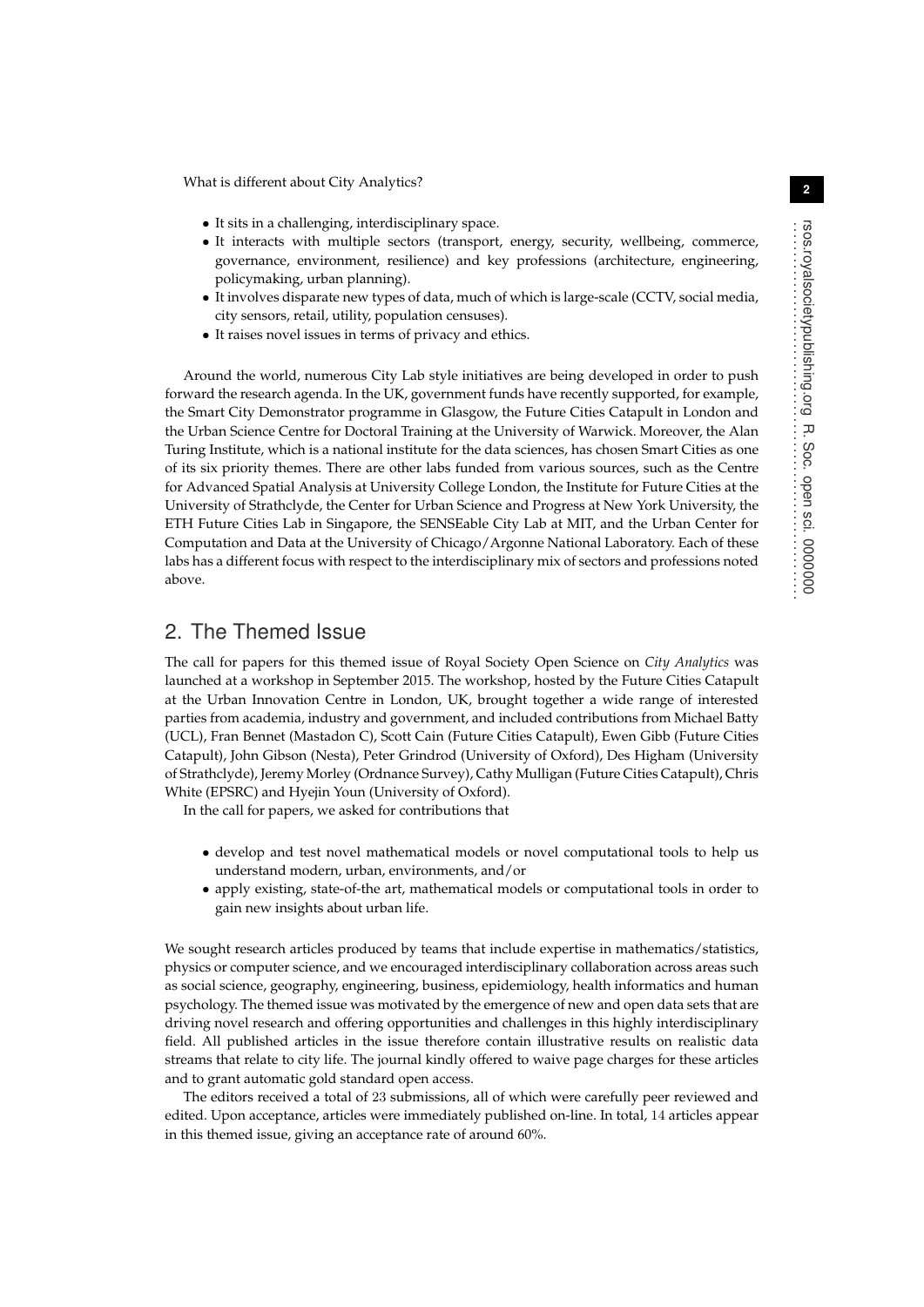<span id="page-3-0"></span>**Table 1.** Summary of some key characteristics of the fourteen articles in this themed issue. Acronyms used are ABM: Agent-Based Modeling, BIC: Bayesian information criterion and PCA: Principal component analysis.

|                                                                                                                                                                                                                                                     | Insights        | Key                       | New  | <b>New</b> | New  | Data      |
|-----------------------------------------------------------------------------------------------------------------------------------------------------------------------------------------------------------------------------------------------------|-----------------|---------------------------|------|------------|------|-----------|
| Ref.                                                                                                                                                                                                                                                | into            | techniques                | alg. | model      | data | available |
| $\left[3\right]$                                                                                                                                                                                                                                    | urban sound     | PCA, soundwalks           |      |            |      |           |
| [4]                                                                                                                                                                                                                                                 | transport       | networks, factorization   |      |            |      |           |
| $[5]$                                                                                                                                                                                                                                               | city boundaries | percolation, fractals     |      |            |      |           |
| [6]                                                                                                                                                                                                                                                 | social media    | networks, ABM             |      |            |      |           |
| $[1] % \includegraphics[width=0.9\columnwidth]{figures/fig_10.pdf} \caption{The graph $\mathcal{N}_1$ is a function of the number of~\textit{N}_1$ (left) and the number of~\textit{N}_2$ (right) are shown in \cite{N}_1$ (right).} \label{fig:1}$ | urban growth    | spectral clustering       |      |            |      |           |
| $\left[ 7\right]$                                                                                                                                                                                                                                   | social media    | clustering, random graphs |      |            |      |           |
| [8]                                                                                                                                                                                                                                                 | scaling laws    | likelihood, BIC           |      |            |      |           |
| $\left[2\right]$                                                                                                                                                                                                                                    | land use        | clustering, Ripley K      |      |            |      |           |
| $\left[9\right]$                                                                                                                                                                                                                                    | mobility        | networks, clustering      |      |            |      |           |
| [10]                                                                                                                                                                                                                                                | flooding        | networks, hydrodynamics   |      |            |      |           |
| $[11]$                                                                                                                                                                                                                                              | art/economics   | regression, bootstrapping |      |            |      |           |
| $[12]$                                                                                                                                                                                                                                              | flooding        | PCA, eigencities          |      |            |      |           |
| $[13]$                                                                                                                                                                                                                                              | footfall        | ABM, data assimilation    |      |            |      |           |
| $[14]$                                                                                                                                                                                                                                              | transport       | networks, attacks         |      |            |      |           |
|                                                                                                                                                                                                                                                     |                 |                           |      |            |      |           |

### 3. Summary Information

Table [1](#page-3-0) gives an at-a-glance overview of the contents of this issue. For each article, we have recorded the broad topic within city analytics where new insights have been obtained. We also list key computational tools used, and indicate circumstances where the authors found it appropriate to advance the state-of-the-art in terms of introducing new algorithms or models. In this context, the phrase "model" can be interpreted in either a statistical sense—as a putative relationship between observed variables—or in a mathematical sense—as a set of physically or empirically derived laws of motion (which may themselves incorporate randomness). The table also flags up which articles make use of newly captured, or newly curated, data sets. The journal's Open Data policy requires "supporting data and information, including source code, to be made available prior to publication so that all results are reproducible . . . Unless there are strong extenuating circumstances . . . "As noted in the table, twelve of the articles make all data available. The exceptions are  $[1]$ , where where similar data is available in the public domain, and  $[2]$ , where the mobile phone data is proprietary and subject to privacy regulations. Although the articles focus largely on methods, some do suggest new and different ideas about how city systems work and it would be remiss not to think of these as contributing to novel theories about how cities develop and function.

### 4. Further Details

A key feature of the "Living Lab" paradigm is that individuals generate data while going about their daily lives; for example, by posting social media messages in the public domain without being aware that this information might be used by data analysts. In this sense, the recorded observations are unbiased—although it must also be acknowledged that the sample population itself may represent a nonuniform selection from the whole. Such "crowdsourcing" of our digital footprints has proved to be successful in many commercial settings and, when handled appropriately, can inform academic studies. In particular, many hypotheses from the social sciences that were impractical to verify in the pre-digital age may now be tested at scale. In this vein, the article [\[11\]](#page-7-1) addresses the question of whether there is a link between the presence of art and the economic condition of an urban neigbourhood. To this end the authors count ..............................................................

R.

Soc. open sci.

0000000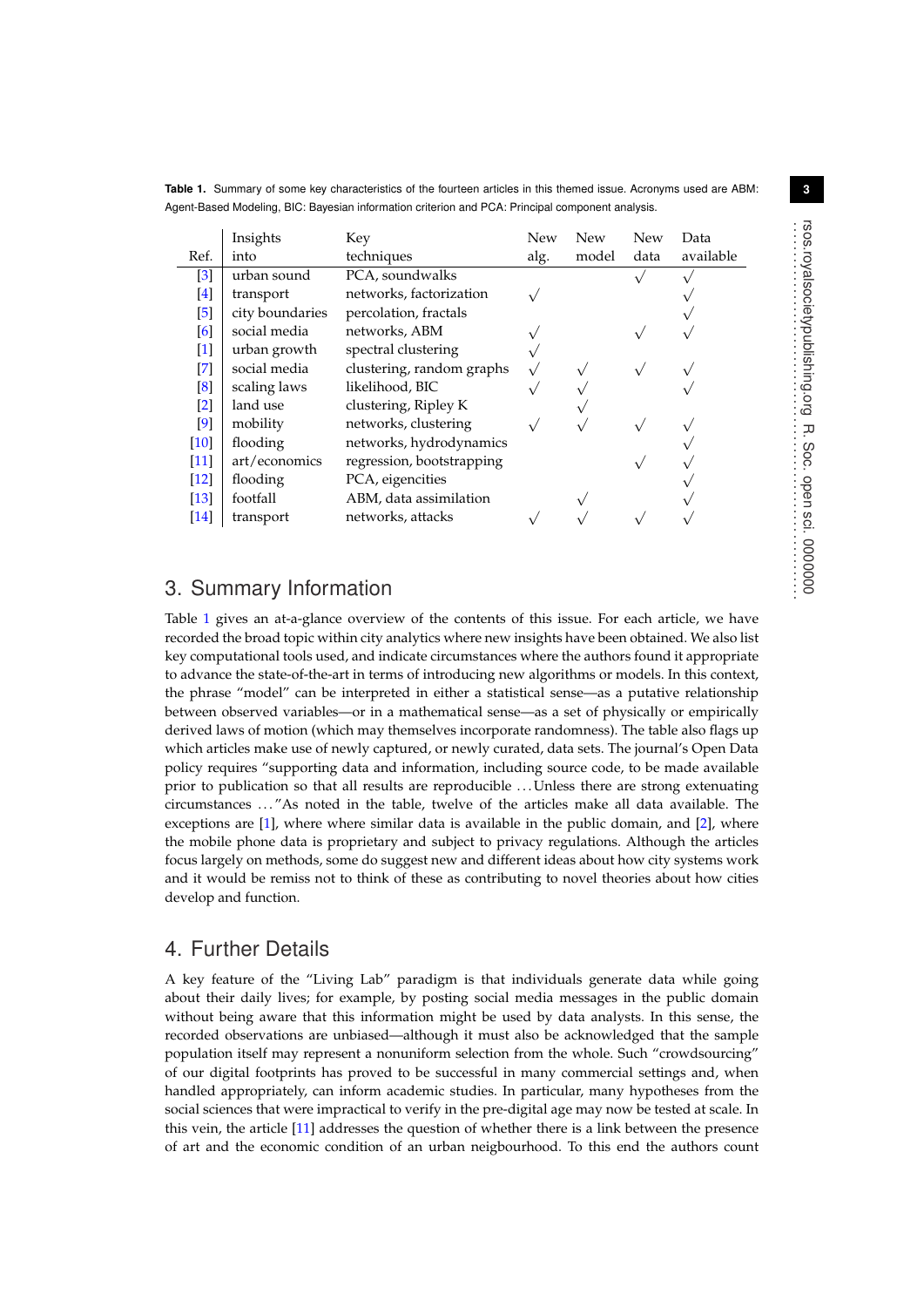geographically located photographs that have been uploaded to Flickr and tagged with the word "art," and correlate this information with relative changes in mean property prices. After correcting for possible clustering effects, the authors conclude that relative increase in house price is significantly associated with a higher proportion of art images. Picture tags were also exploited in [\[3\]](#page-6-0), where Flickr uploads geotagged for Barcelona and London are compared with a specially compiled urban sound dictionary. This allows the authors to summarize city street segments in terms of their sound profiles. To add further insights, *soundwalks* are conducted, in which individuals are led along predefined routes and asked to summarize their responses to the sounds present. Creating such soundmaps on a city scale, by adding value to existing social media data, complements the traditional street plan with a novel and useful layer of information.

It is clearly of interest to improve our understanding of the way that individuals move to and from a city, and the way that they navigate within the city. Many of the articles in this themed issue deal with urban movement, either directly or indirectly. The authors in [\[13\]](#page-7-3) consider a mathematical model for footfall along a high street in Leeds. Here an agent-based modeling (ABM) framework treats pedestrians as individual actors with their own behaviours and histories. The large volume of camera-generated data makes it feasible to use cutting-edge algorithms to initialize and calibrate the model, and to recalibrate dynamically as new data arrives. In this way, extracting the underlying "rules" that individuals use to navigate a city can allow us, for example, to make quantitative predictions about future behaviour or response to perturbations. The authors in [\[4\]](#page-6-1) consider public transportation behaviour. Using metro, tram, bus and rail data associated with Paris, Toulouse, Nantes and Strasbourg, they develop new methodology to describe and analyse transportation networks, revealing hidden characteristics and quantifying efficiency. In [\[9\]](#page-6-8), commuting patterns of individuals, as recorded from origin-destination surveys in the Columbian cities of Manizales and Medellín, are summarized and compared. In particular, because of the nature of the data, the authors are able to draw inferences about mobility patterns with respect to both the geographic locations of the origin/destination and the socio-economic status of the actors. Returning to social media data, in [\[1\]](#page-6-4) location-based information from Foursquare is used to study urban growth across 100 major cities. By crowdsourcing data about individuals' locations, the authors are able to study growth patterns, detect spatial correlations and surges, and quantify competition and cooperation between retail outlets.

Our urban landscape can viewed at many scales, and any conclusions that we draw about the existence of patterns, including clusters, boundaries and fractures, must acknowledge the calibration of the "microscope." To emphasize this issue, the authors in [\[5\]](#page-6-2) treat road intersections as a proxy for urbanization, using Ordnance Survey data to represent the UK as a network with over 3 million nodes, and nearly 4 million edges. Applying percolation theory, they show that, depending on the level of hierarchy, Britain can be broken down into a variety of substructures, ranging from a north-south divide to the emergence of major cities, that generally relate to ideological, geographical and socio-economic divisions. They further show that fractal theory can be used to quantify the dimension of these structures. It is also noted that this approach gives a new framework for defining the boundary of a city—a concept that leads us into [\[8\]](#page-6-6). If we agree on a definition of city boundaries, then we may compare population size, *x*, against some observation, *y*, such as the annual cinema attendance. Scatter plotting this data for a range of cities might tempt us to postulate that a *scaling law* exists:  $y = x^{\beta}$  for some "universal" cinema parameter",  $\beta$ . The authors show how to apply techniques of statistical inference to determine whether such a conclusion is valid, and in particular whether superlinear  $(\beta > 1)$  or sublinear  $(\beta < 1)$  behaviour is present. Their tests on fifteen city data sets also emphasize that the conclusions typically depend strongly upon the assumptions that are fed into the model. The importance of scaling is also a key feature in [\[2\]](#page-6-7). Here, the authors use geolocated phone records over the five most populated metropolitan regions of Spain—Madrid, Barcelona, Valencia, Seville and Bilbao—and perform clustering on correlations of activity. Unsupervised learning suggests four groups of land type, which correspond to residence, business, logistics/industry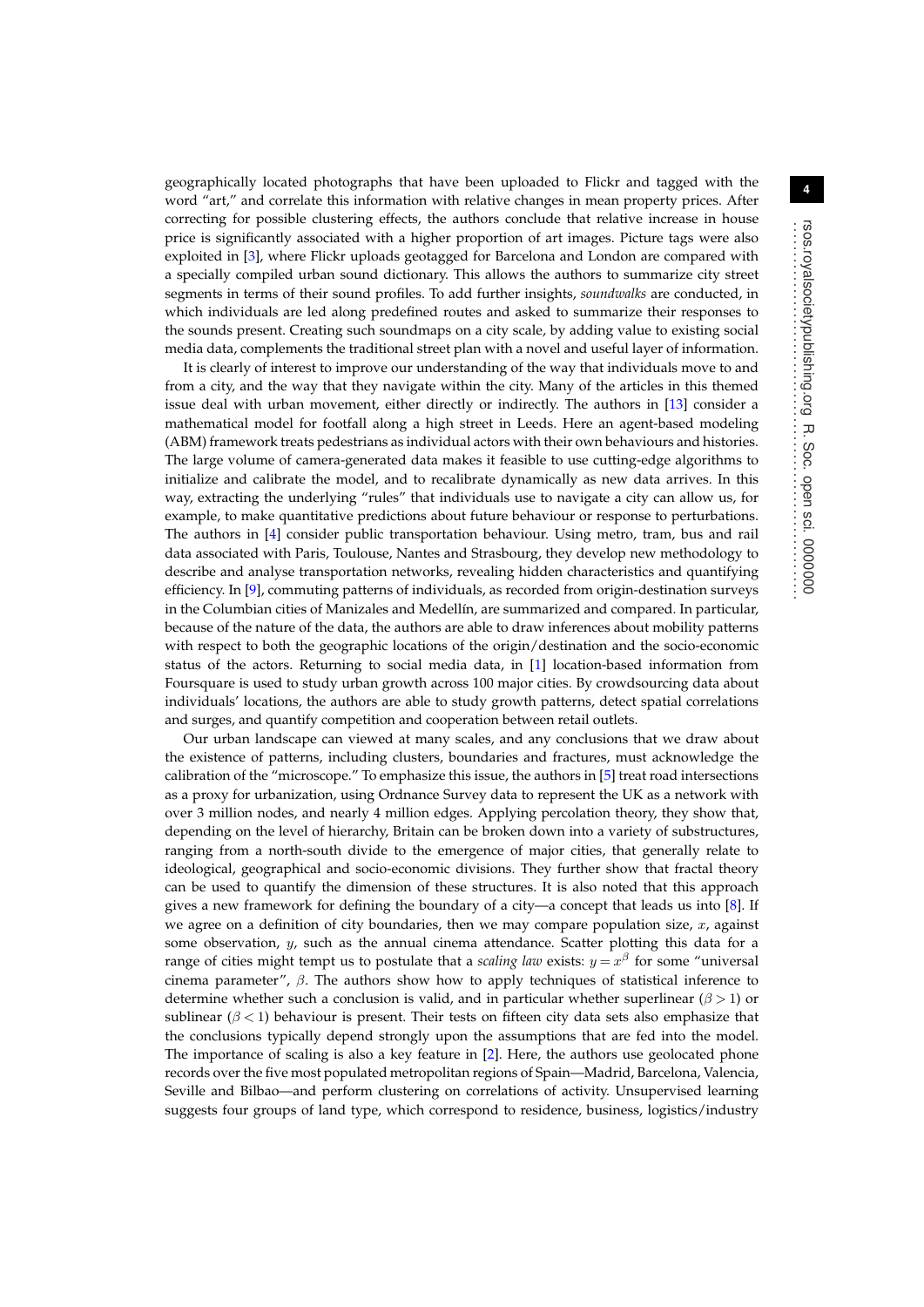and nightlife. Via the Ripley K index and the entropy index, the patterns across different spatial scales are explored and seen to be consistent with a Schelling-like segregation model.

Two of the articles in this issue are concerned with flood risk. In [\[10\]](#page-7-0) the authors take a mechanistic approach, combining calibrated high-resolution flood and transport models to assess possible levels of disruption, and to quantify the benefits of flood risk management measures. Using historical data, a case study is presented for the city of Newcastle upon Tyne. In a more data-driven study, the authors of [\[12\]](#page-7-2) investigate links between geolocated "information seeking" around flood events, via Google Analytics, and public domain records of flood warnings and incidents. Patterns that emerge have a number of possible implications in the social and environmental sciences.

The majority of the articles in this issue draw on ideas from network science, and indeed three of them are completely embedded in this framework. In [\[7\]](#page-6-5) the authors use geolocated reciprocated Twitter mentions to build up a picture of the pairwise social interactions between inhabitants of ten UK cities. They then break these networks down into modules, and test whether city A could be constructed out of modules from city B. This gives a novel technique for understanding and comparing communities within cities, and has implications for the use of social media campaigns and behavioural interventions. In [\[6\]](#page-6-3) the transfer of mood through social networks is explored and modelled. The authors study the dynamic networks that Twitter users create through @-mentions over a period of several months, with the sentiments of the messages quantified. Analysis of established communities in those networks revealed that their average sentiment is relatively stable, and sudden changes can be traced to external events affecting the community. Since the tools developed and tested here can be applied to any self-identifying or discovered communities, they have potential applications in, for example, energy, transport, tourism and policymaking. The work in [\[14\]](#page-7-4) builds on classic network ideas; notably *centrality* measures that identify important or influential components. In particular, the concepts of closeness and betweenness are adapted and tested in a spatio-temporal setting. In this framework, taking into account both space and time helps us to understand vulnerability to disruption and attack. Results are given for several real life networks, including examples built with data from the metro systems of London, Paris and New York, and from flight schedules in the USA.

#### 5. Forward Look

City analytics is inherently interdisciplinary, building on a wide base of foundational research contributions from a range of fields, including geography, the social sciences and architecture, as well as engineering, business and economics. It has been invigorated by the emergence of rich digital data sets that encompass a variety of aspects of city life. As the articles in this issue show, researchers in mathematics, statistics, computer science and related areas have something tangible to add to this mix. Working alongside domain experts, and exploiting the availability of new data streams, new technologies and committed stakeholders, we have the potential to validate theories about urban life, quantitatively compare competing hypotheses, draw inferences, make predictions and develop actionable insights.

Ethics. No experimental data was used for this overview article.

Data Accessibility. Not applicable.

Authors' Contributions. DJH prepared an initial draft. MB, LB, DVG and PG provided edits and further content. All authors gave final approval for publication. We note that the authors also formed the guest editorial board for this themed issue.

Competing Interests. None.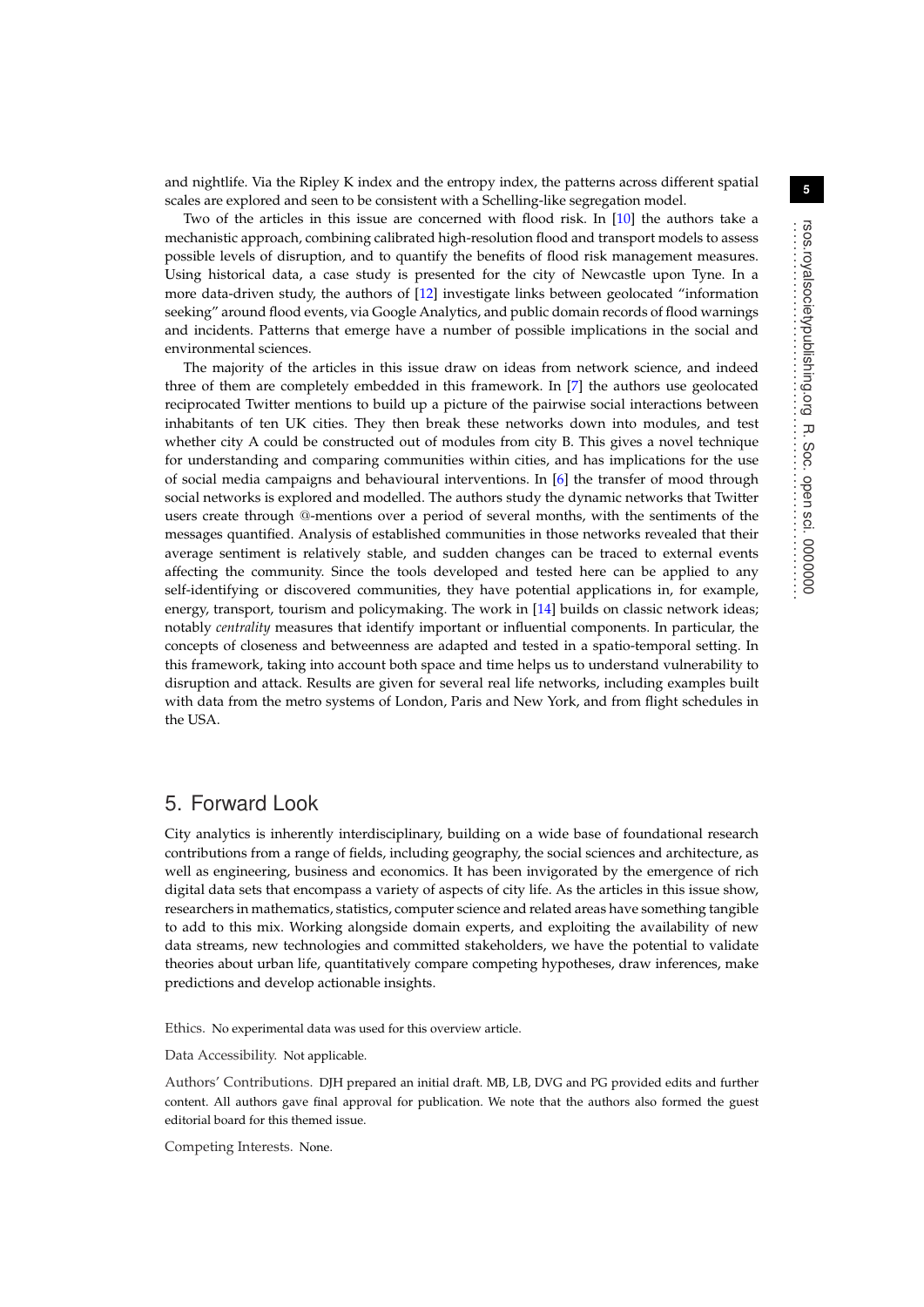Funding. DJH is supported by EPSRC/RCUK Established Career Fellowship EP/M00158X/1 and a Royal Society/Wolfson Research Merit Award.

Acknowledgements. We thank the Future Cities Catapult for co-funding a launch event for this themed issue. We thank Andrew Dunn, Senior Publishing Editor at The Royal Society, for professional support. The Royal Society Open Science journal has kindly waived page charges for these articles and granted automatic gold standard open access.

Disclaimer. None.

### **References**

<span id="page-6-8"></span><span id="page-6-7"></span><span id="page-6-6"></span><span id="page-6-5"></span><span id="page-6-4"></span><span id="page-6-3"></span><span id="page-6-2"></span><span id="page-6-1"></span><span id="page-6-0"></span>1. Daggitt ML, Noulas A, Shaw B, Mascolo C. Tracking urban activity growth globally with big location data. Royal Society Open Science. 2016;3(4). Available from: [http://rsos.royalsocietypublishing.org/content/3/4/](http://rsos.royalsocietypublishing.org/content/3/4/150688) [150688](http://rsos.royalsocietypublishing.org/content/3/4/150688). 2. Lenormand M, Picornell M, Cantú-Ros OG, Louail T, Herranz R, Barthelemy M, et al. Comparing and modelling land use organization in cities. Royal Society Open Science. 2015;2(12). Available from: [http://rsos.royalsocietypublishing.org/content/2/12/](http://rsos.royalsocietypublishing.org/content/2/12/150449) [150449](http://rsos.royalsocietypublishing.org/content/2/12/150449). 3. Aiello LM, Schifanella R, Quercia D, Aletta F. Chatty maps: constructing sound maps of urban areas from social media data. Royal Society Open Science. 2016;3(3). Available from: [http://rsos.royalsocietypublishing.org/content/3/3/](http://rsos.royalsocietypublishing.org/content/3/3/150690) [150690](http://rsos.royalsocietypublishing.org/content/3/3/150690). 4. Alessandretti L, Karsai M, Gauvin L. User-based representation of time-resolved multimodal public transportation networks. Royal Society Open Science. 2016;3(7). Available from: [http://rsos.royalsocietypublishing.org/content/3/7/](http://rsos.royalsocietypublishing.org/content/3/7/160156) [160156](http://rsos.royalsocietypublishing.org/content/3/7/160156). 5. Arcaute E, Molinero C, Hatna E, Murcio R, Vargas-Ruiz C, Masucci AP, et al. Cities and regions in Britain through hierarchical percolation. Royal Society Open Science. 2016;3(4). Available from: [http://rsos.royalsocietypublishing.org/content/3/4/](http://rsos.royalsocietypublishing.org/content/3/4/150691) [150691](http://rsos.royalsocietypublishing.org/content/3/4/150691). 6. Charlton N, Singleton C, Greetham DV. In the mood: the dynamics of collective sentiments on Twitter. Royal Society Open Science. 2016;3(6). Available from: [http://rsos.royalsocietypublishing.org/content/3/6/](http://rsos.royalsocietypublishing.org/content/3/6/160162) [160162](http://rsos.royalsocietypublishing.org/content/3/6/160162). 7. Grindrod P, Lee TE. Comparison of social structures within cities of very different sizes. Royal Society Open Science. 2016;3(2). Available from: [http://rsos.royalsocietypublishing.org/content/3/2/](http://rsos.royalsocietypublishing.org/content/3/2/150526) [150526](http://rsos.royalsocietypublishing.org/content/3/2/150526). 8. Leitão JC, Miotto JM, Gerlach M, Altmann EG. Is this scaling nonlinear? Royal Society Open Science. 2016;3(7). Available from: [http://rsos.royalsocietypublishing.org/content/3/7/](http://rsos.royalsocietypublishing.org/content/3/7/150649) [150649](http://rsos.royalsocietypublishing.org/content/3/7/150649). 9. Lotero L, Hurtado RG, Floría LM, Gómez-Gardeñes J. Rich do not rise early: spatio-temporal patterns in the mobility networks of different socioeconomic classes. Royal Society Open Science. 2016;3(10). Available from: [http://rsos.royalsocietypublishing.org/content/3/10/](http://rsos.royalsocietypublishing.org/content/3/10/150654) [150654](http://rsos.royalsocietypublishing.org/content/3/10/150654).